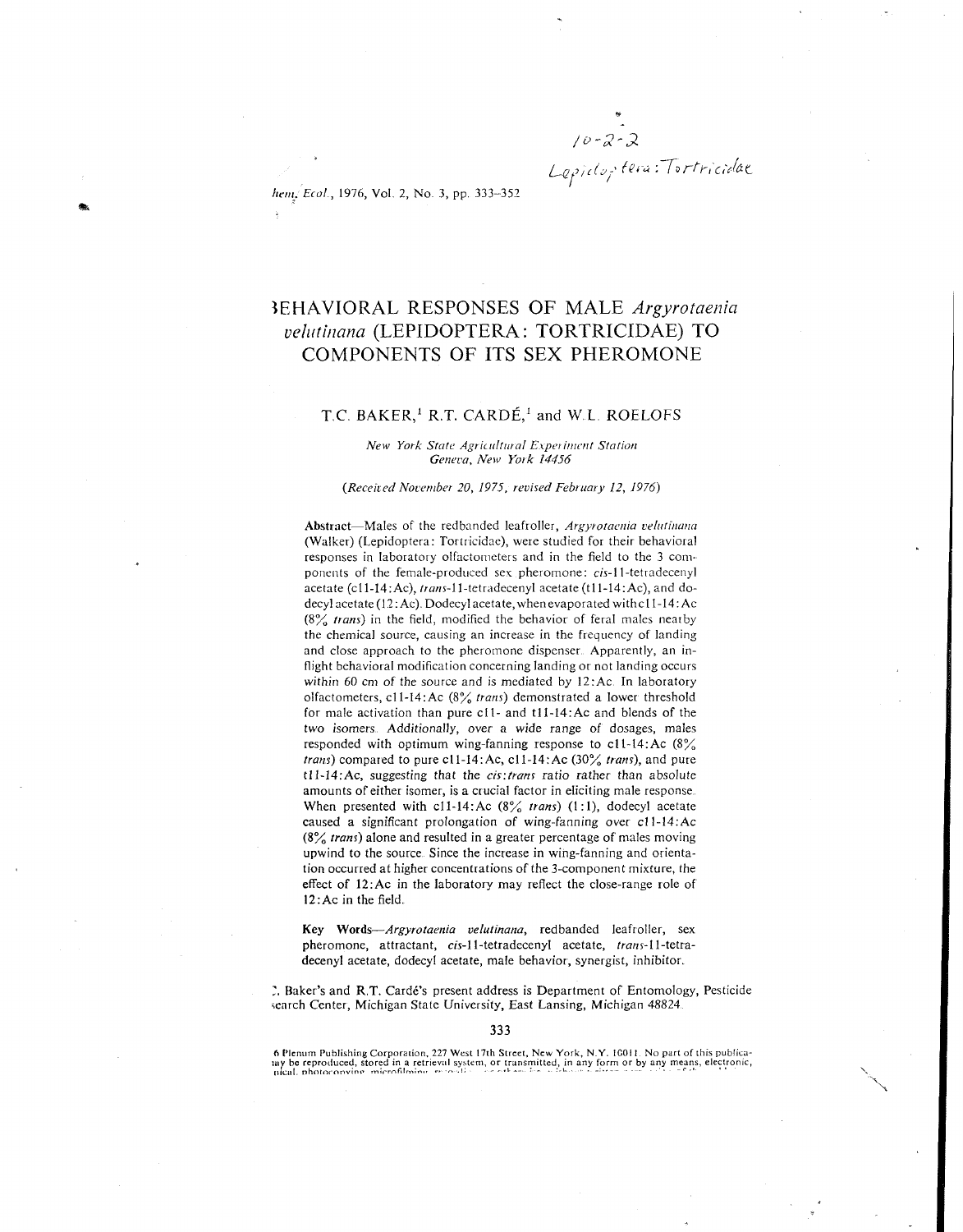### INTRODUCTION

The redbanded leafroller moth, Argyrotaenia velutinana (Walker) (Lepidoptera. Tortricidae), uses a female-produced sex pheromone comprised of 3 active components (Roelofs et al. 1975). The primary sex pheromone component of *A. velutinana* was identified as cis-11-tetradecenyl acetate (c11l4:Ac) by Roelofs and Arn (1968). Two other pheromone components, trans-11-tetradecenyl acetate (tll-14.Ac) and dodecyl acetate (12:Ac), were shown to be instrumental in increasing the trap catch of male *A.*  velutinana in the field. The former was shown to be necessary for attractancy when present in low ratios to the *cis* isomer, and gave optimum attractancy when mixed in a *trans:cis* ratio of approximately 7:93 (Klun et al. 1973, Roelofs et al. 1975). At ratios higher than 7.93, trap catch of males was reduced. In field screening tests, dodecyl acetate was found to increase trap catch of *A. vclutinana* males when evaporated with the other two components (Roelofs and Comeau 1968, 1971). Further tests showed that optimum attractancy was obtained with the addition of 12:Ac at ratios greater than  $3:2$  to the *trans: cis* (8:92) blend (Roelofs et al. 1975).

Recently, both tll-14.Ac and 12:Ac were isolated and identified from female  $\Lambda$ . *velutinana* abdominal tip extract and calling female effluvia (Roelofs et al. 1975). The former was found to be present in a ratio of about 9:91 to the *cis* isomer, whereas in airborne collection of calling female effluvia, 12: Ac was found to be emitted at a 5:4 ratio of 12: Ac to  $\triangle 11$ -14: Ac.

The chemical requirements for optimum attractancy of males in the field had thus been defined, and the chemicals identified from female tip extract and effluvia, but the role of the 3 pheromone components in eliciting the appropriate behavioral responses culminating in trap catch-or, in the case of live females, copulation-remained undefined. In this paper, we describe some of the differences in male behavioral responses that can account for the dramatic increase in trap catch when all 3 components are present in their correct ratios.

#### METHODS AND MATERIALS

#### General

Adult redbanded leafrollers were reared on a pinto bean diet modified from Shorey and Hale (1965). Wax-coated drinking cups (5.2 cm diameter bottom, 12.5 cm long), containing pinto bean diet and covered with plastic snap-on lids, served as containers for developing larvae. Approximately 75 larvae were reared in each cup until pupation, when pupae were removed and sexed. Male pupae were placed in a screened cage  $(38 \times 38 \times 47 \text{ cm})$  containing a  $5\%$  sucrose solution on cotton in a petri dish and held in a walk-in growth chamber. All stages of larval growth and the holding of adults occurred at  $24^{\circ}$ C on a 16 h: 8 h light:dark photoperiod regime, with photophase at 1,400 lx.

Eggs for each generation of diet-reared larvae were produced by adults from a greenhouse colony maintained on fava bean plants (Glass and Hervey 1962). Rearing on diet in growth chambers allowed strict control over photoperiod and temperature and the development of large numbers of adults in a small space.

Solutions of synthetic pheromone components (various ratios of cl land tl1-14:Ac) were prepared by making dilutions in 2 ml Skellysolve B in 10-fold increments, starting with neat material. Ratios of cll- and tl I-14:Ac (Farchan Corp.) were analyzed by gas-liquid chromatography (GLC). The following mixtures of the 2 isomers were used: thin-layer chromatography (TLC)-pure cll-14:Ac, 3% tll-14:Ac, 8% tll-l4:Ac, 15% tll-14:Ac, 30% tll-14:Ac, 50% tll-14:Ac, 80% tll-14:Ac, and TLC-pure tll-14:Ac. Dodecyl acetate (Eastman Kodak) was purified by preparative GLC. All solutions were stored at  $-10^{\circ}$ C in 1-dr screw-cap vials with Teflonlined lids and were used within 18 m. Laboratory bioassay treatments were prepared by dispensing 20  $\mu$ l solution onto a filter-paper tab for presentation to males. For field experiments, the neat pheromone components were loaded directly into polyethylene caps (Glass et al. 1970).

### Laboratory Observations of Behavior

Laboratory Courtship Behavior. Cardé et al. (1975c) demonstrated in A. velutinana that at  $24^{\circ}$ C, male responsiveness to female abdominal tip extract occurs only during scotophase. However, responsiveness can be advanced as much as 6 h prior to onset of darkness by dropping the ambient temperature from 24° to 16°C 15 min before assay. This feature of the *A. velutinana* chemical communication system was exploited in all bioassays so that the viewing of male behavior could be accomplished during photophase at 1,400 lx.

About 2 h before light-off, 1 virgin female and 1 unmated male were placed in each of a number of clear plastic boxes  $(12.4 \times 9.0 \times 7.0 \text{ cm})$ . The box to be observed was transferred to a  $16^{\circ}$ C room on an identical photoperiod regime. Once the female commenced "calling", usually within a matter of minutes (Cardé et al. 1975 $c$ ), the male's behavior was observed and recorded on a portable casette recorder and later transcribed. A second male was sometimes added to a box with a calling female and nonresponding male. Twenty courtship sequences ending with copulation were observed.

Box Olfactometers. Approximately 1 h before bioassay, males were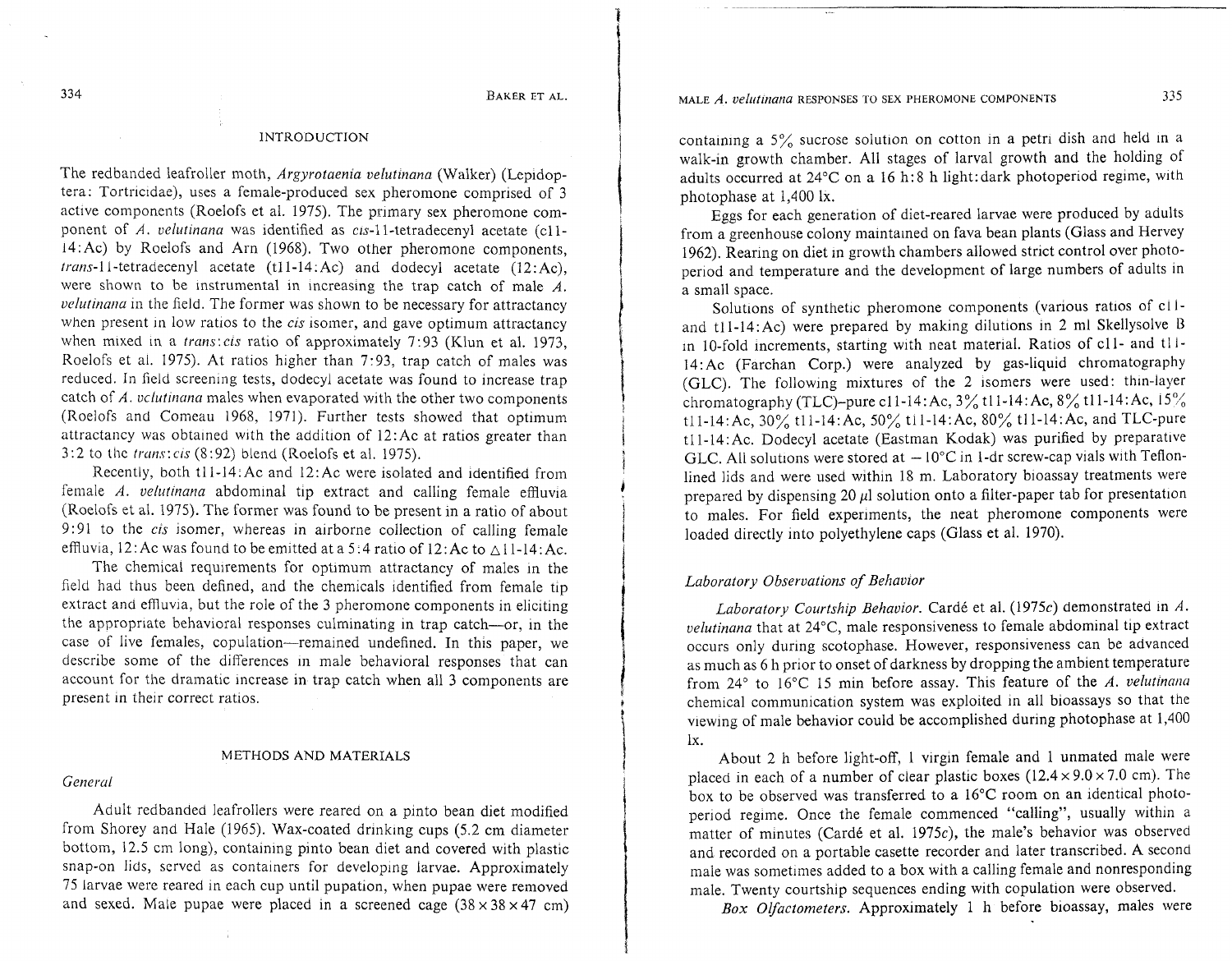MALE  $\overline{A}$ , velutinana RESPONSES TO SEX PHEROMONE COMPONENTS

drawn from their screened holding cage in the 24°C chamber and placed in clear plastic olfactometer boxes  $(12.4 \times 9.0 \times 7.0 \text{ cm})$  (Roelofs and Feng 1967), 10 niales/box. Care was taken to sample all areas of the cage equally, so that a uniform distribution of floor-dwelling and ceiling-active males was obtained for each box. One hour later, during the last 2 h of photophase, boxes were transferred to an adjoining chamber of equal light intensity, but with a temperature of 16°C. The moths were allowed to chill for 15-45 min, and during this time, chemical treatments were prepared outside the chamber.

Preparation of chemical treatments involved cutting 2-cm2 filter-paper tabs with crescent-shaped handles (the tabs resembled mushrooms) from Whatman No. 1 filter paper (9.0 cm diam) and impregnating them with 20  $\mu$ l test solution. The solvent was allowed to evaporate before the tabs with their nonimpregnated handles were placed in numbered glass shell vials stoppered with corks. A randomized complete block design was employed. Treatments were tested double-blind.

Wing-fanning was the "key" response recorded, except in the two earliest series, in which activation (either rapid walking, flight, or wingfanning) was the response scored. The males in each box were assessed for background activity for 60 sec immediately before presentation of the treatment, and males exhibiting a prestimulus key response were eliminated from further consideration. Each tab was inserted through a slit in the side 2 cm long and 1 cm from the floor of each box, and the number of males exhibiting wing-fanning response during the next 60 sec was recorded. The nontreated filter-paper "handle" attached to each tab remained outside the box. Percentage response was calculated by the formula:

tage response was calculated by the formulations. response – background response<br> $0 - \text{background response} \times 100 = \text{percentage response}$ 

At the end of each block, males were returned to the 24°C room and released into the emergence cage before lights-off. Boxes were soaked in strong detergent solution overnight, rinsed thoroughly, and allowed to air-dry after each assay.

*Orientation Tube Olfactorneters.* Orientation tube olfactometers, glass tubes 2 cm in diameter and 99 cm long including a ground-glass joint on one end, were used to monitor orientation toward the chemical source (Sower et al. 1973) as well as percentage response of A. *velutinana* males. Each tube was fitted internally with a screen barrier 8 cm from the upwind end. The downwind end was plugged with a cheese cloth-covered plastic ring that permitted air to flow out. Laboratory air from an outside source was filtered through charcoal. Twelve plastic tubes linked to a spherical glass manifold were connected to glass connecting tubes (105°) that delivered air at 0.36 m/sec to the orientation tubes. The third arm of each connecting tube was used for the introduction of the chemical treatments and was closed with a ground-glass stopper. The apparatus for delivery of chemically impregnated filter paper into the airstream was as follows: A piece of copper wire 7.5 cm long with a loop clip at one end was inserted into the end of a cork stopper, and a filter paper disc (Whatman, 2.4 cm diameter), folded in half, was lodged in the loop. After being impregnated with chemical, the filter paper was stored in a glass shell vial with the cork end forming a stopper until time of assay.

One hour or more before assay time, males were drawn from their emergence cage and distributed (10 males/tube) in glass orientation tubes, with care taken to sample uniformly among all areas of the emergence cage. Males were held in these tubes at 24°C until approximately 2 h before lightsoff, and then transferred by block in staggered fashion to the  $16^{\circ}$ C room, where 15 min elapsed before commencement of the assay. Males were allowed to acclimate to the air flow for at least *5* mm. A randomized complete block design was employed, and treatments were tested double-blind. Background activity of the key response, wing-fanning, was monitored for 60 sec; then, after introduction of a treatment, wing-fanning was recorded at 10, 30, and 60 sec. The most active treatments also commonly evoked higher-level responses, such as clasper extension and copulatory attempts with other males. Upwind orientation was scored by assessment of the number of males occupying the upwind 10 cm of the tube before assay, and then after 30 and 60 sec of treatment exposure. In calculating percentage orientation, prestimulus upwind males were not scored.

After assays, males were returned to the emergence cage, and all tubes were washed with a strong detergent solution and rinsed with hot water followed by redistilled acetone.

### *Field Observations of Behavior*

*Sticky Tables and Pherocona* 1C *Traps.* Sheet-metal tables of 60 cm *r*  were coated with Stikem Special®. In the center of each table was placed a polyethylene dispenser (Glass et al. 1970) containing either 10 mg cl1-14: Ac (8% *trans)* or 10 mg cll-14:Ac (8% *trans)* plus *15* mg 12:Ac. The tables were stationed 1 m off the ground in an abandoned orchard in Lakemont, New York, from July 23 to July 26, 1974. Captured males' distances from the lure were measured, the males removed, and the tables rerandomized daily.

Pherocon® 1C (Zoecon Corp., Palo Alto, California) insect traps using the same 2 treatments were deployed at Lakemont, New York, July 5-15, 1974. Males were removed and the traps rerandomized every 2 days.

*Nonsticky Tables and Nonsticky Pherocon Traps.* Circular sheet-metal tables of 60 cm *r* with concentric circles engraved every 10 cm from the center

336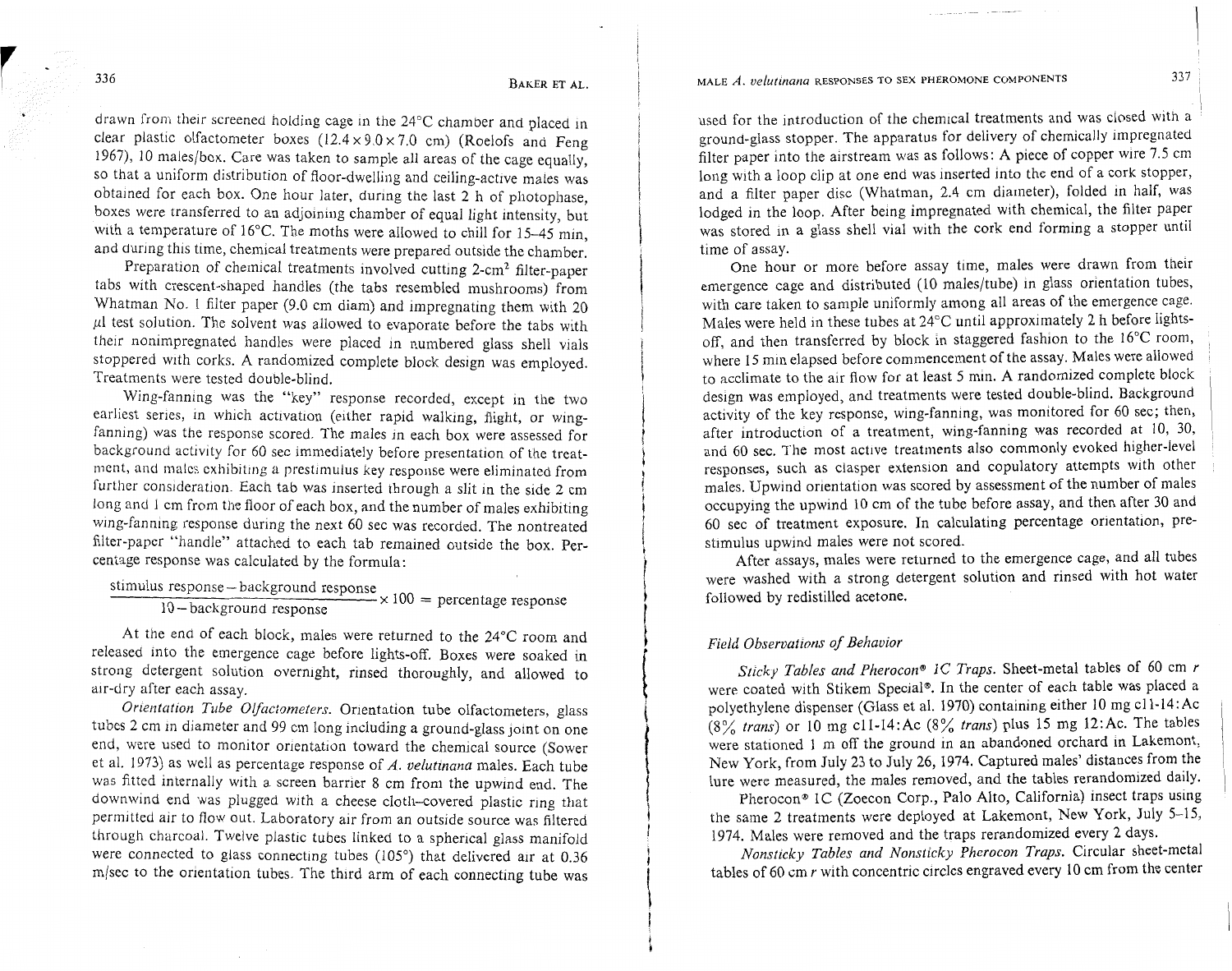338

BAKER ET AL.

were employed to observe behavior of feral males close to 2 pheromone sources in the field: (1) 10 mg cl1-14: Ac  $(8\frac{9}{6}$  trans), and (2) 10 mg cl1-14: Ac  $(8\%$  trans) plus 15 mg 12:Ac. Both treatments were loaded in polyethylene caps. The tables were located 1 m off the ground in the grassy aisles between rows of apple trees in an experimental orchard in Geneva, New York, during May 5-15, 1975. This period coincided with the spring flight of  $\dot{A}$ . velutinana, and males responded to the pheromone during the afternoon (Comeau et al. 1976), thus making detailed observations of these small moths possible. Observers, one for each treatment, were stationed about 3 m downwind and slightly crosswind of the pheromone source. Portable cassette recorders were used to record observations, which later were transcribed.

Pherocon  $1C$  insect traps were assembled using a nonsticky top as the floor instead of the normal sticky floor. The 2 pheromone treatments used above were again employed. Observations took place from May 5 to May 15, 1975, in an orchard in Sodus, New York, abandoned for 10 yr. Traps were hung on the outer branches of apple trees at a height of about  $1.5$  m.

Trap locations were changed about every 10 min for tables and every 5 min for Pherocon traps to minimize the possibility of multiple observations of a single individual.

### RESULTS

### Laboratory Courtship Behavior

For a quiescent male (antennae pointing posteriorly and parallel to the substrate), a sequence of behavior in response to a calling female involved the following steps:

- (I) Antennae were elevated, perpendicular to the substrate,
- $(2)$  Male preened antennae, drawing first one foretarsus, then the other, along the full length, sometimes bringing it into contact with the mouthparts and face in between wiping an antenna.
- (3) Male walked rapidly or flew a short distance toward the female.
- $(4)$  Male fanned its wings while walking rapidly toward the female, approaching either posteriorly or laterally.
- $(5)$  Male touched the costal tip of the female's slightly raised forewing with its antennae and head, while facing at a  $45^{\circ}$  angle from behind and continuing to fan its wings (sometimes a male's head would become concealed beneath the wing).
- (6) Male's abdomen, claspers extended, curled toward the female's abdomen and probed until successful in grasping the tip.

MALE *A. velutinana* RESPONSES TO SEX PHEROMONE COMPONENTS **339** 

(7) Male's wings stopped fanning and were folded back once more to a resting position, but beneath the female's wings-the two moths now faced in opposite directions.

Steps  $5-7$  usually occurred within 1 or 2 sec. The durations of the earlier steps were quite variable.

Some steps in this sequence of behavior either were omitted sometimes or perhaps occurred so quickly that they could not always be observed. For example, some males commenced wing-fanning without first either flying or walking rapidly. Some responses, however, occurred in all 20 successful courtships, these being steps 1, 4, and 5-7. No contact between any part of the male's body and the female's antennae was observed; the male's abdomen and genitalia always curled toward the tip of the female's abdomen during copulatory attempts.

### Box Olfactometer Experiments

TLC-pure c11-14: Ac alone at  $2 \times 10^{-3}$  µg elicited 27% activation, but the  $3\%$  trans treatment at this dosage raised the response significantly, to 49% (Fig. 1). Furthermore,  $8\%$  trans elevated the response to a significantly higher level of 76%. Raising the percentage of trans to 15% caused a significant decrease in the response to  $37\%$ , while treatments with higher ratios of trans: cis continued to elicit even lower responses. The addition of  $2 \times 10^{-3}$  $\mu$ g 12:Ac to each of the *cis: trans* ratios resulted in a significant increase of percentage response for the TLC-pure c11-14: Ac and  $15\%$  trans treatments only  $(\chi^2$  2 × 2 test of independence, P < 0.05). It can be seen, however, that



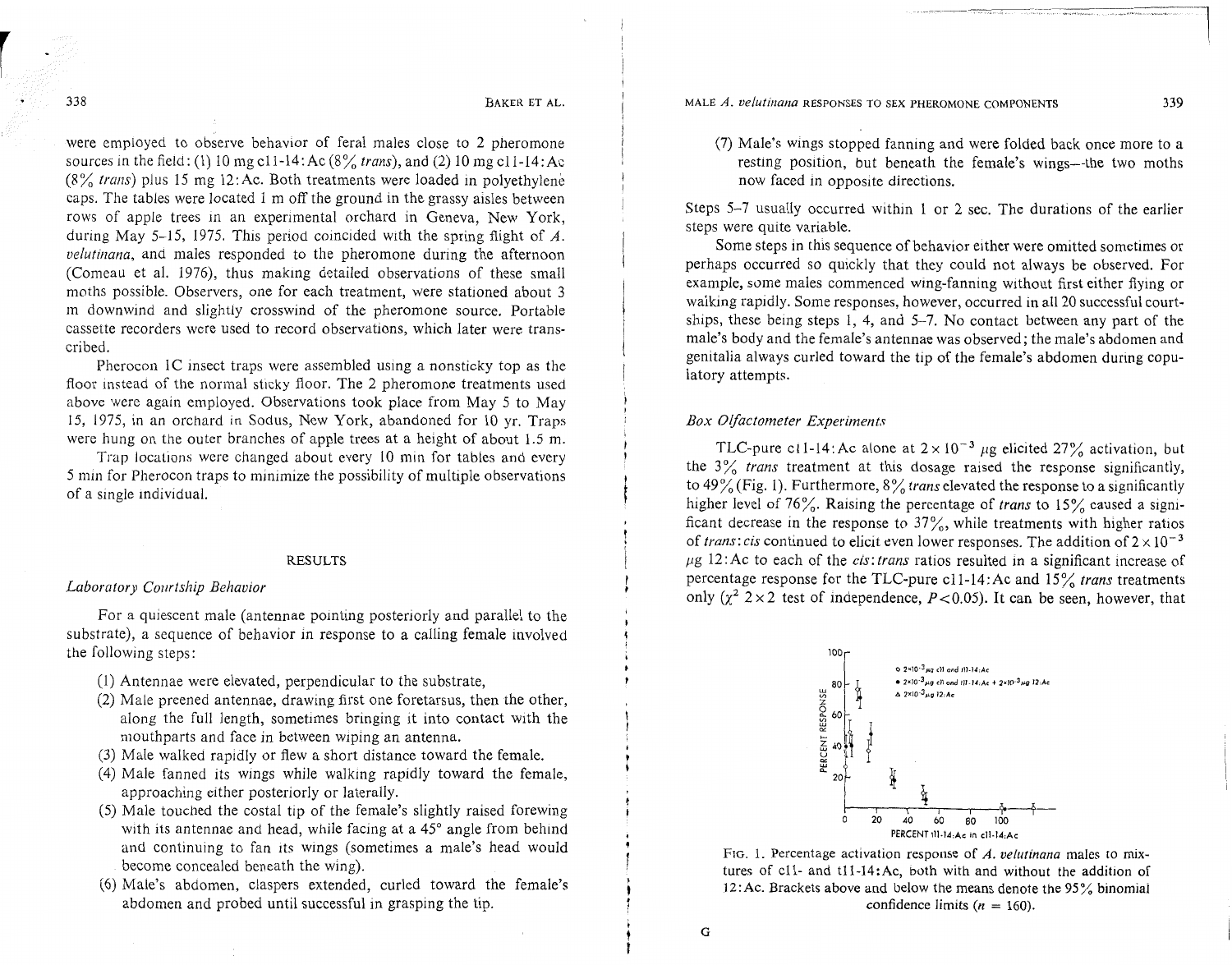8% trans both with and without addition of 12:Ac gave a percentage activation response significantly higher than any of the other 13 treatments.

Since the decline in response with increasing percentages of trans could have been due to the presence of either more trans or less cis, a second series of treatments was assayed. The amount of cis presented remained absolute at  $2 \times 10^{-3}$  µg, and trans was added to cis to make 30% trans and  $50\%$  trans, 2 treatments in which the large amounts of trans would have had the greatest effects. There was no statistical difference between responses to 30% and 50% trans treatments prepared either way using the  $\chi^2$  2 × 2 test of independence  $(P>0.05)$ .

In order to observe responses to various ratios of cis and trans over a large range of concentrations, a dosage series of TLC-pure cis, pure trans, 8% trans, and 30% trans was tested in box olfactometers. The key response recorded was wing-fanning.

One unexpected result was the occurrence of wing-fanning response when males were exposed to  $10<sup>1</sup> \mu$ g and  $10<sup>2</sup> \mu$ g pure ti 1-14.Ac (Fig. 2). At lower concentrations, pure trans had elicited almost no response, but at these higher concentrations, the male response appeared to be similar to that elicited by the pure cis or  $8\%$  trans treatments in terms of wing-fanning persistence or movement toward the filter paper. Additionally, over 4 orders of magnitude of dosage ( $10^{-2}$ - $10^{1}$  µg), pure *cis*, pure *trans*, and 8% *trans* elicited levels of wing-fanning response significantly different from each other, using the binomial confidence interval (C.I.) at  $95\%$ , and the  $\chi^2$  2 × 2 test of independence for  $10^{-2} \mu$ g (Fig. 2).



FIG. 2. Percentage wing-fanning response by *A. velutinana* males in box olfactometers to various concentrations of cl1- and tl1-14: Ac alone and in mixtures. Brackets above and below the means denote the 95% binomial confidence limits  $(n = 130)$ .

The data in Fig. 2 also reveal that in box olfactometers, about 100 times more pure cis and 10,000 times more pure trans than  $8\%$  trans was requlred to elicit wing-fanning response in 50% of the males. Thus, the threshold for 50% wing-fanning appears to be about 100 times lower for  $8\%$ trans than for pure cis, and about 10,000 times lower than pure trans.

### Orientation Tube Olfactometer Experiments

Differences in the amount of orientation to the pheromone source could not be easily elucidated in box olfactometers, so experiments in long glass tubes with a directional airflow were conducted (Sower et al. 1973).

Testing was initiated with a dosage level for each treatment that would elicit about  $50\%$  wing-fanning response. The dosage-response box olfactometer series showed that  $10^2 \mu$ g pure tll-14: Ac, 1  $\mu$ g TLC-pure cll-14: Ac, and  $10^{-2}$  µg cl1-14:Ac (8% trans) each elicited approximately 50% wingfanning response, and these 3 treatments were used both with and without an equivalent amount of dodecyl acetate (Fig. **3).** 

It is apparent that the addition of  $10^2 \mu g$  12:Ac to  $10^2 \mu g$  pure trans did not alter significantly the percentage of either wing-fanning or orientation



FIG. 3. Percentage wing-fanning response and orientation by *A*.  $velutinana$  males in glass tube olfactometers to mixtures of c11- and tll-14:Ac and 12:Ac at dose levels eliciting  $50\%$  response in box olfactometers. Brackets above and below the means denote the 95% binomial confidence limits  $(n = 160)$ .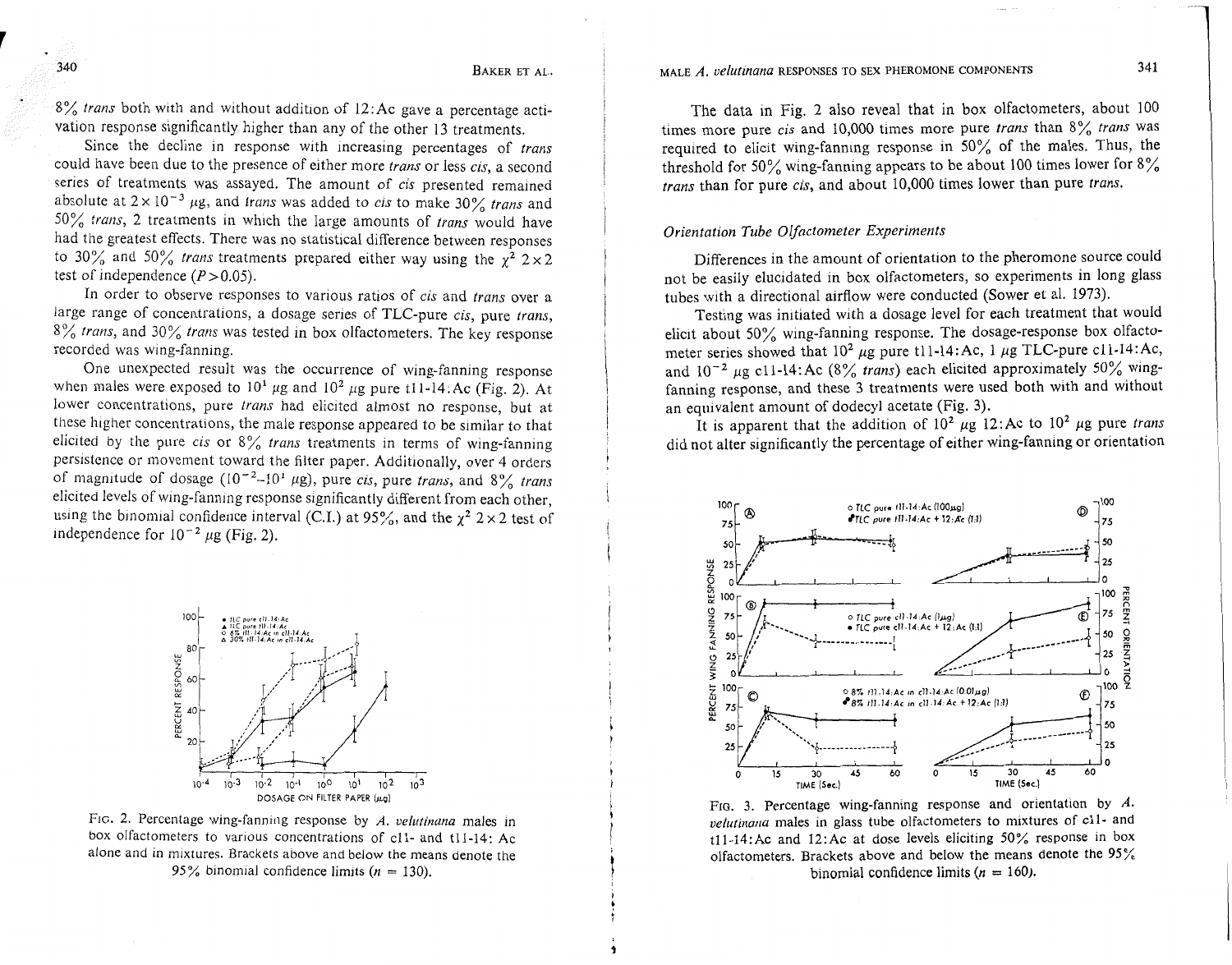during the 60-sec period (Figs. 3A and D). However,  $1 \mu g$  12:Ac evaporated with 1  $\mu$ g pure *cis* increased the percentage wing-fanning response during the initial 10 sec and caused it to persist at a significantly higher level throughout the entire 60 sec (Fig. 3B). Dodecyl acetate also increased the duration of wing-fanning in response to  $10^{-2}$  µg  $8\%$  *trans*, but did not elicit a higher response during the first 10 sec (Fig. 3C).

For all 3 treatments not containing  $12:Ac$ , the percentage of males orienting to the upwind 10 cm of the tube was approximately  $45\%$  after 60 sec. The addition of 12: Ac to pure *trans* produced no increase in percentage orientation (Fig. 3D). However, adding 1  $\mu$ g 12:Ac to 1  $\mu$ g pure *cis* (Fig. 3E) resulted in a significant increase in orientation to nearly  $90\%$ , after 60 sec. The effect of 12: Ac on the 8% *trans* treatment was not as dramatic, yet 12:Ac elicited a significant increase in orientation after both 30 and 60 sec  $(95\% \text{ C.I.}).$ 

In order to test the effect of 12:Ac at lower dosages, treatments of  $10^{-1}$  $\mu$ g pure *trans*,  $10^{-3}$   $\mu$ g pure *cis*, and  $10^{-3}$   $\mu$ g 8% *trans* were chosen from the box bioassay dosage-response experiment to approximate a  $10\%$  wing-fanning response level. An equivalent amount of 12: Ac was added to each treatment. No significant increase in wing-fanning response was noted with the addition



 $F_{\text{IG}}$ . 4. Percentage wing-fanning response and orientation by  $A$ . *'velutinana* males in glass tube olfactometers to mixtures of c11- and tl1-14:Ac and 12:Ac at dose levels eliciting  $10\%$  response in box olfactometers. Brackets above and below the means denote the 95% binomial confidence limits ( $n = 160$ ).

|  | TABLE 1. PERCENTAGE WING-FANNING RESPONSE AND ORIENTATION BY |  |  |
|--|--------------------------------------------------------------|--|--|
|  | A. velutinana MALES TO 12:AC                                 |  |  |

|                      | Percentage wing-fanning<br>response <sup>a</sup> |                   | Percentage orientation <sup><i>o</i></sup> |                  |                  |                   |
|----------------------|--------------------------------------------------|-------------------|--------------------------------------------|------------------|------------------|-------------------|
| Dosage $12:Ac$       | $10 \text{ sec}$                                 | $30 \text{ sec}$  | $60 \text{ sec}$                           | 0 <sub>sec</sub> | $30 \text{ sec}$ | $60 \text{ sec}$  |
| $10^{-3} \mu g$      | $1.7*$                                           | $0.8*$            | $0.8*$                                     | 0                | $4.9*$           | $4.9*$            |
| $10^{\circ}$ µg      | $1.7*$                                           | $2.5*$            | $0*$                                       | $\Omega$         | $3.4*$           | $4.5*$            |
| $10^3 \mu g$         | $19.2+$                                          | 20.8 <sup>†</sup> | $12.5$ <sup>+</sup>                        | $\Omega$         | $9.4*$           | 16.5 <sup>†</sup> |
| Control <sup>c</sup> | 85.0‡                                            | 10.01             | 11.3 <sup>†</sup>                          | 0                | $13.4*$          | $30.3+$           |

<sup>a</sup> Percentages in same column with different superscript symbols are significantly different using 95% binomial confidence limits ( $n = 120$ ).

<sup>b</sup> Percentages in same column with different superscript symbols are significantly different using a  $x^2$   $2 \times 2$  test of independence with Yates' correction  $(P< 0.01)$ .<br><sup>c</sup> c11-14:Ac (8% *trans*),  $10^{-2}$  *ug.* 

of 12:Ac (Fig. 4), except in the case of pure *cis* (Fig. 4B), where  $10^{-3} \mu$ g pure *cis* plus  $10^{-3}$   $\mu$ g 12: Ac elicited significantly higher levels of wing-fanning at 30 and 60 sec than  $10^{-3}$  ug pure *cis* alone. No differences in percentage orientation occurred at this dosage level.

Dodecyl acetate was then tested by itself at 3 different dosages- $10^{-3}$  $\mu$ g, 1  $\mu$ g and 10<sup>3</sup>  $\mu$ g—to examine its possible effects, since it seemed to enhance the response to the treatments mentioned above. Surprisingly, at  $10^3$  µg, the highest level tested, 12: Ac elicited 19%, 21%, and 13% wingfanning response at 10,30 and 60 sec (Table 1). However, percentage response to the 2 lower concentrations was near 0. Hence, at the levels used in previous bioassays,  $12: Ac$  alone was at subthreshold levels for wing-fanning response. Its enhancement of response to pure *cis* and 8% *trans* could not have resulted from any separate elicitation of wing-fanning, but instead was due to some other effect that occurred in combination with the other sex pheromone components.

### *Field Observations of Behavior*

*Sticky Tables and Pherocon Traps.* Only 2.0 times as many males were caught on table traps with the treatment containing  $12$ : Ac as on traps lacking this component, whereas in the smaller Pherocon traps, the  $12:Ac$ -containing treatment caught 5.4 times more males (Table 2). Males were caught at a mean distance of 49.0 cm on the tables lacking 12:Ac, and at 46.7 cm on tables containing  $12:$  Ac (no significant difference).

*Nonsticky Tables.* Feral males were observed orienting upwind toward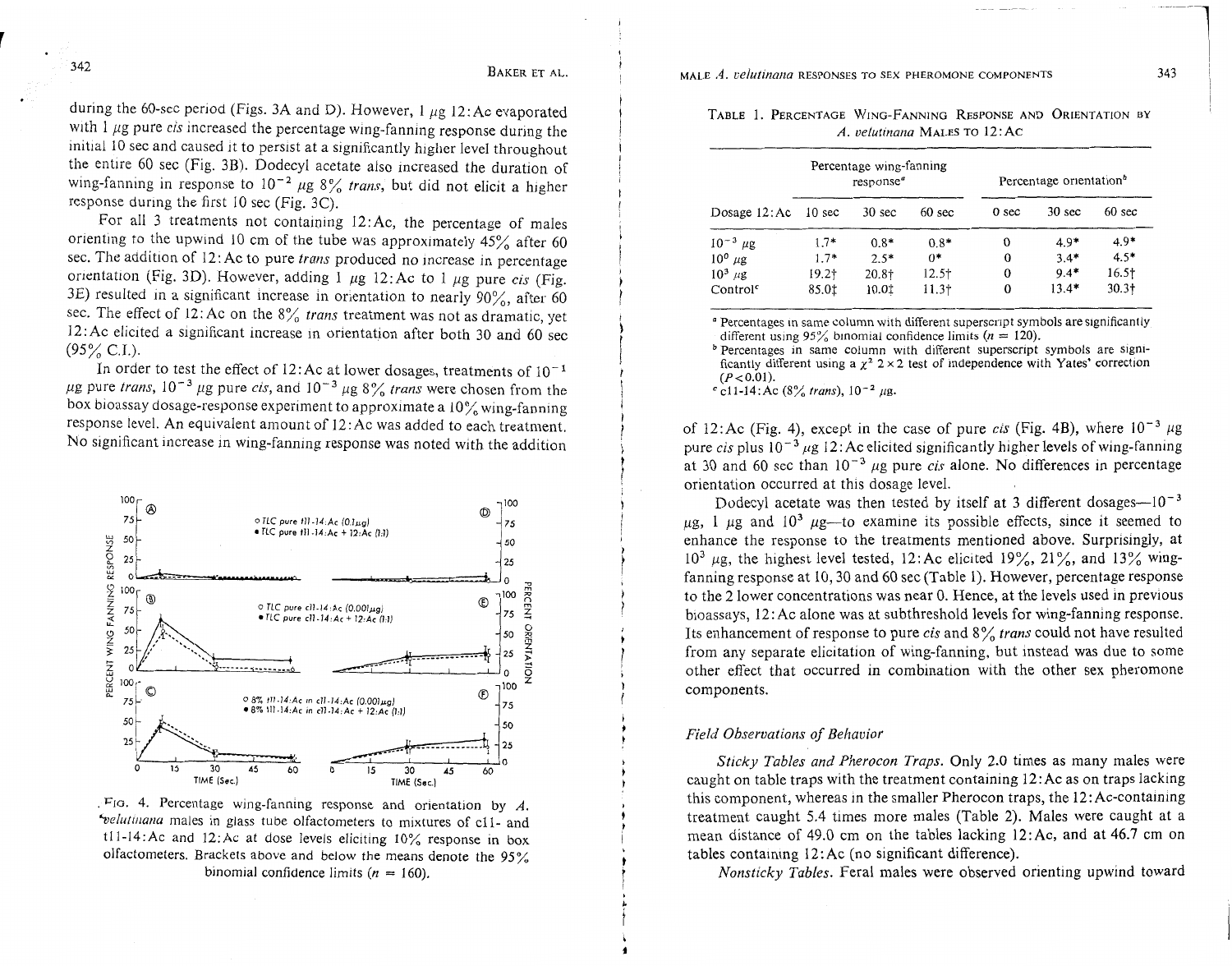## TABLE 2. EFFECT OF TRAP SIZE ON RATIOS OF MALES CAUGHT IN TRAPS LACKING AND CONTAINING 12: Ac IN DISPENSERS WITH cl l-14: Ac (8 % *trans)*

|                                                               | Mean males captured per trap          |                                                          |                                                                    |  |
|---------------------------------------------------------------|---------------------------------------|----------------------------------------------------------|--------------------------------------------------------------------|--|
| Type of trap                                                  | 10 mg c $11-14$ : Ac<br>$(8\%$ trans) | 10 mg $c11-14$ : Ac<br>$(8\%$ trans)<br>$+15$ mg $12:Ac$ | Ratio of males caught<br>in traps lacking and<br>containing 12: Ac |  |
| Sheet-metal tables,<br>$60 \text{ cm } r$ .                   |                                       |                                                          |                                                                    |  |
| Summer 1974 <sup>a</sup><br>Pherocon 1C traps.<br>14 cm $r$ . | 9.7                                   | 19.7                                                     | 1:2.0                                                              |  |
| Summer 1974 <sup>b</sup><br>Sectar traps,                     | 2.7                                   | 14.7                                                     | 1:5.4                                                              |  |
| 7.6 cm $r$ ,<br>Spring $1973c$                                | 2.0                                   | 24.6                                                     | 1:12.3                                                             |  |

<sup>4</sup> 3 replicates. <sup>b</sup> 18 replicates. <sup>c</sup> 15 replicates (from Roelofs et al. 1975).

the tables from as far away as 15 m downwind. Many males flew very low to the ground and landed in the grass periodically before proceeding onward. This seemed to occur more often when the breeze was strong or increased suddenly in velocity. Males that landed in the grass sometimes exhibited wing-fanning behavior as they walked up to the top of a blade of grass, and then proceeded upwind toward the table. Antennal preening, consisting of dragging each foretarsus over the entire length of an antenna, occurred both in the grass and on the table surface while males were stationary. Many times, the foretarsi would be brought into contact with the mouthparts before being dragged over the antennae. Antennal preening was almost always followed immediately by renewed wing-fanning, walking, or flight. When a male finally reached the vicinity of the table, he would usually spend many seconds casting (oscillating vertical or horizontal flight with little forward progress) at the edge of the metal surface before landing. The mean landing distance from the dispenser was 50.6 cm for both treatments.

Many males made more than one approach toward the table. After spending some time on the surface, males would often fly downwind 0.5 to 10 m and begin approaching the trap again. Of the males landing on the table in response to the treatment lacking  $12:$  Ac,  $43\%$  made 2 or more upwind approaches, compared with 51% (not significantly different,  $\chi^2$  2 x 2 test of independence) of those responding to the treatment contaming 12:Ac. As many as 6 approaches were observed for single males in response to both treatments. All males approaching closer than 10 cm from the dispenser on

#### MALE A. velutinana RESPONSES TO SEX PHEROMONE COMPONENTS

their initial approach exhibited wing-fanning behavior either near the dispenser or while walking on the dispenser surface. No copulatory attempts with the dispenser were observed. Departure for the final time usually occurred after an extended stationary period, and involved vertical flight up to 5 m in height immediately on leaving the surface, followed by rapid downwind flight to more than 20 m away.

The addition of 15 mg 12:Ac to 10 mg cl1-14:Ac (8% trans) resulted in a significant increase in the number of males landing on the table surface, and in the mean closest approach to the attractant dispenser among all males scored (Table 3). When considering only landers, there was no significant difference between the 2 treatments in mean closest approach, although there was a trend toward a closer approach to the 12:Ac-containing treatment.

### TABLE *3.* BEHAVIOR OF A. *ve/utinana* MALES NEAR DISPENSERS BAITED WlTH cll-14.Ac (8% *trans)* LACKING ORCONTAINING 12:Ac AND LOCATED ATTHE CENTER OF CIRCULAR SHEET-METAL TABLES

| Male behavior                                                               | 10 mg c11-14: Ac<br>$(8\%$ trans) | $10 \text{ mg}$ cl i-14: Ac<br>$(8\%$ trans)<br>$+15$ mg $12:Ac$ |
|-----------------------------------------------------------------------------|-----------------------------------|------------------------------------------------------------------|
| No. of males observed                                                       | 41                                | 67                                                               |
| Percentage approaching to $< 0.5$ m                                         |                                   |                                                                  |
| from table $a,b$                                                            | 70.7                              | 82.1‡                                                            |
| Percentage landing on table <sup><i>a</i>, b</sup>                          | 39.0                              | $71.6*$                                                          |
| Percentage fanning while walking<br>on table: $a, b$                        |                                   |                                                                  |
| all males                                                                   | 26.8                              | $56.7*$                                                          |
| landers only                                                                | 78.6                              | 81.0‡                                                            |
| Percentage approaching                                                      |                                   |                                                                  |
| $10$ cm from dispenser: <sup>4,b</sup>                                      |                                   |                                                                  |
| all males                                                                   | 17.1                              | $52.2$ †                                                         |
| landers only                                                                | 50.0                              | 74.5‡                                                            |
| Mean closest approach to dispenser<br>$+SD: b.c$                            |                                   |                                                                  |
| all males <sup>d</sup>                                                      | $40.9 + 25.18$ cm                 | $18.2 \pm 24.77$ cm <sup>+</sup>                                 |
| landers only                                                                | $20.4 + 22.14$ cm                 | $11.5 + 19.19$ cm <sup>+</sup>                                   |
| Mean time spent fanning while walking<br>by landers $\pm$ SD <sup>b,c</sup> | $20.0 + 23.72$ sec                | $18.6 + 21.95$ sect                                              |

<sup>a</sup> Percentages in the same row tested for significance by a  $\chi^2$  2 × 2 test of independence with Yates' correction.

 $b * P < 0.01$ ;  $\uparrow$  P < 0.001;  $\uparrow$  P > 0.05.

 $\epsilon$  Means in the same row tested for significance using the *t*-test.

<sup>4</sup> Males flying within 0.5 m of the table edge were scored as approaching to 60 cm; males not approaching to within 0.5 m were not scored. The remaining approaches were by males walking on the table surface.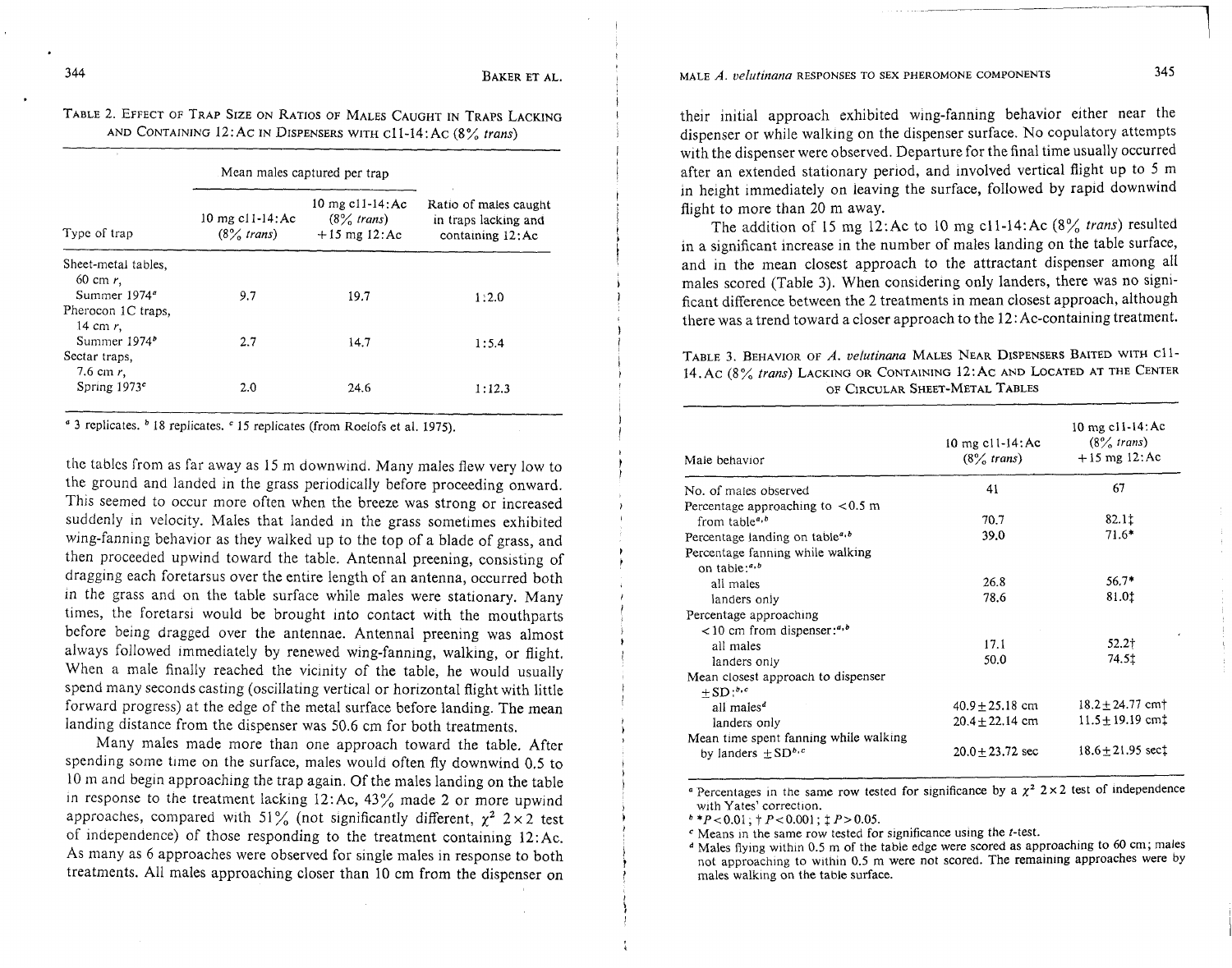MALE *A. velutinana* RESPONSES TO SEX PHEROMONE COMPONENTS 347

The percentage of all males approaching to within 10 cm of the dispenser was significantly higher for the treatment containing 12:Ac than for the treatment lacking 12:Ac, but among landers, there was no significant difference between the 2 treatments (Table 3). (The approximate radius of the sticky surface of a Pherocon 1C trap is 10 cm.) The percentage of males approaching to within 0.5 m of the table was higher for the treatment containing 12:Ac, but not significantly different from the treatment lacking 12:Ac. The percentage of males exhibiting wing-fanning behavior was directly proportional to the percentage landing on the table surface. While the percentage of all males exhibiting wing-fanning behavior was significantly different for the treatments containing and lacking 12:Ac, the percentage of landers fanning their wings was similar.

*Nonsticky Pherocon Traps.* Males were observed orienting toward the Pherocon IC traps from as far away as 10 m downwind. Flight sometimes appeared to be erratic and of high velocity at first, but as males neared the trap edge, their forward progress slowed and the flight pattern was refined into small (10-20 cm) vertical or horizontal casting motions, which lasted as

TABLE 4. BEHAVIOR OF *A. velutinana* MALES NEAR DISPENSERS BAITED WITH cl1-14: AC (8% *trans*) LACKING OR CONTAINING 12: AC AND LOCATED IN NONSTICKY PHEROCON 1C TRAPS

| Male behavior                                          | 10 mg $c11-14$ : Ac<br>$(8\%$ trans) | 10 mg $c11-14$ : Ac<br>$(8\%$ trans)<br>$+15$ mg 12:Ac |
|--------------------------------------------------------|--------------------------------------|--------------------------------------------------------|
| No. of males observed                                  | 49                                   | 40                                                     |
| Percentage approaching to 0.5 m                        |                                      |                                                        |
| from trap <sup>a,b</sup>                               | 85.7                                 | 87.5 <sub>†</sub>                                      |
| Percentage landing on trap <sup><math>a-c</math></sup> | 26.5                                 | $87.5*$                                                |
| Percentage fanning while walking on                    |                                      |                                                        |
| ${trap}^{a,b}$                                         | 26.5                                 | $87.5*$                                                |
| Percentage "caught" <sup>a,b,d</sup>                   | 20.4                                 | $87.5*$                                                |
| Percentage touching dispenser: <sup>a,b</sup>          |                                      |                                                        |
| all males                                              | 14.3                                 | $62.5*$                                                |
| landers only                                           | 54.0                                 | $71.4+$                                                |
| Mean time fanning while walking by                     |                                      |                                                        |
| landers $+SDb,e$                                       | $42.0 \pm 39.68$ sec                 | $51.5 \pm 38.41$ sect                                  |

<sup>a</sup> Percentages in the same row tested for significance by a  $\chi^2$  2 × 2 test of independence with Yates' correction.<br> $b * P < 0.001$ ; †  $P > 0.05$ .

" Males alighting anywhere on the trap surface for more than 1 sec were scored as "landing." <sup>d</sup> Males walking on the area on the trap floor normally coated with Stickem were judged to have been "caught."

 $^e$  Means in the same row tested for significance using the  $t$ -test.

long as 17 sec before landing was attempted. Some males approached at grass level and were well below trap altitude, but proceeded to rise to trap level and land. Many males fanned their wings while walking either on both sides of the roof of the trap, on the underside of the floor, or on the connecting wires before walking onto what would have been the sticky floor of a normal Pherocon trap. Only rarely would a male fly directly into the trap onto the floor without first fanning while walking on the edge of the trap. Males always approached the attractant dispenser by walking while fanning their wings on the initial approach.

The simultaneous evaporation of 12:Ac from the dispenser resulted in a significantly greater percentage of males landing on the trap surface compared with the treatment lacking 12:Ac, although both treatments lured an equivalent percentage of males to within 0.5 m of the trap (Table 4). All males that approached to within  $0.5$  m of the trap emitting  $12:Ac$ landed, whereas only 31% of the males approaching to within 0.5 m of the trap lacking 12: Ac landed. Of the males observed orienting toward the trap containing  $12:Ac$ ,  $87.5\%$  would have been ensnared had there been a sticky floor, whereas only 20.4% of observed males would have been caught in the trap lacking 12:Ac. The percentage of males observed fanning their wings while walking was the same as the percentage landing on the trap in both treatments: All males that landed were observed to fan. Of males that landed in response to both treatments, similar percentages oriented to and touched the dispenser, although the percentages were very different if the total number of males observed orienting in both groups is considered.

### **DISCUSSION**

### *Laboratory Observations of Behavior*

In a response sequence to calling virgin females, *A. velutinana* males exhibited certain behavioral characteristics that were useful for assaylng synthetic chemicals. The most evident response during courtship was wingfanning while walking, and not one male approached and touched a calling female without fanning his wings simultaneously. This behavior was easily discernible from steps occurring earlier in the sequence that in some contexts may have no relationship to sexual behavior. Except for the first two series of tests, then, wing-fanning behavior was selected as the "key response" to be observed and reflected a naturally occurring behavior requisite to successful courtship.

In laboratory activation assays, males responded optimally to cll-14:Ac when it contained 8% of the *trans* isomer (see Fig. 1). Interestingly, Bartell and Roelofs (1973) postulated a missing component or components in addi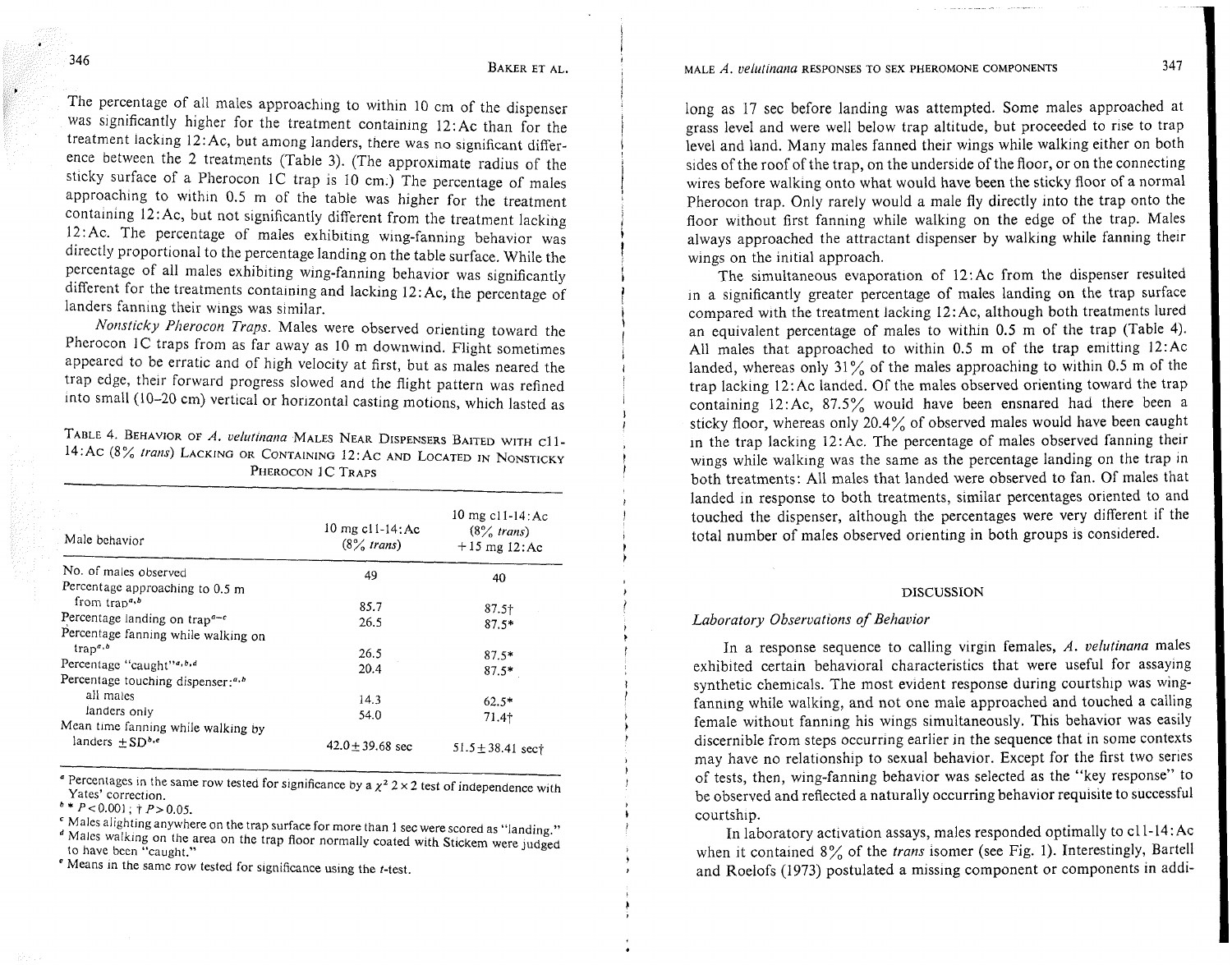348

tion to cis, as detected by laboratory bioassays of their female tip extract. Extrapolating from their data,  $2 \times 10^{-3}$  µg pure *cis* elicited about 25% male activation response, while  $2 \times 10^{-3}$  µg female tip extract elicited about 65% response. Figure 1 shows that TLC-pure cl1-14:Ac elicited  $27\%$  activation response in our series, while  $8\%$  trans in c11-14: Ac gave 75% response. The difference in behavior in response to crude extract and pure cis observed by Bartell and Roelofs (1973) can be explained by the addition of  $8\%$  trans to cis. Although the addition of 12:Ac to pure cis significantly increased the percentage response to 40%, this level was not sufficient to account for their observed difference.

The  $8\%$  trans mixture proved to be more potent in eliciting wing-fanning response than pure cis, pure trans, and  $30\%$  trans over a wide range of dosages covering 4 orders of magnitude (see Fig. 2). It can be concluded that in responding preferentially to treatments containing 8% trans, male *A.*  velutmana were not determining the absolute quantity present of either isomer. At any one dosage level from  $10^{-2}$   $\mu$ g to  $10^{1}$   $\mu$ g, the reduced response to  $30\%$  trans compared to  $8\%$  trans can be attributed to either too much trans present or too little cis. However, when one considers the reduced response to pure *cis* compared to  $8\frac{9}{6}$  *trans* at each dosage, the argument for too little cis is eliminated. Additionally, the increase in response elicited by progressively higher dosages of 30% and 8% trans (with the amount of trans increasing 10-fold each step) nullifies the argument that reduced response is a result of too much trans. The insect must be detecting the cis: trans ratio and responding accordingly. In these dosage-response series, then, it can be argued that the 2 isomers are at various times "excitants," "synergists," and "inhibitors," depending on their dosage and proportion. These terms thus become inappropriate for describing the behavior elicited by these pheromone components and may be misleading.

The wing-fanning response elicited by high concentrations of trans was unexpected. Roelofs and Comeau (1971) reported a "short-lived buzzing response" when trans was tested at  $1 \mu$ g, which was 1,000 times the observed threshold for cis. Our data also show very little wing-fanning response at 1  $\mu$ g, but at 10<sup>1</sup>  $\mu$ g and 10<sup>2</sup>  $\mu$ g, the wing-fanning response to *trans* was qualitatively indistinguishable from that to *cis* or  $8\%$  *trans.* 

Likewise, the wing-fanning response to 1 mg (detectable by the human nose) 12:Ac in orientation tube olfactometers was unexpected, and was qualitatively indistinguishable from that to  $8\%$  trans. The higher dosages required for response to these 2 components may represent the relative degree of affinity and intrinsic activity that these compounds have for the cis antcnnal receptor sites (O'Connell 1972, 1975) to produce the intensity and quality of sensory neuron impulse generation required for wing-fanning response. a sa di kacamatan ing Kabupatèn Propinsi Jawa Tanggarta Propinsi Jawa Tanggarta Propinsi Jawa Tanggarta Propinsi<br>Pangyayaran Pangyayaran Pangyayaran Pangyayaran Pangyayaran Pangyayaran Pangyayaran Pangyayaran Pangyayaran P

### MALE *A. velutmana* RESPONSES TO SEX PHEROMONE COMPONENTS **349**

The 2 assays in orientation tube olfactometers (see Figs. 3 and 4) can be viewed as support for the role of 12:Ac as a modifier of behavior close to the source. At low dosages in the laboratory (i.e., long-range in the field), 12: Ac had no effect on wing-fanning response to  $8\%$  trans, the most active cis:trans mixture (Figs. 4C and F). However, at a higher dosage of  $8\%$  trans (close-range in the field), 12:Ac became effective in prolonging the wing-fanning response and increasing percentage orientation toward the source (Figs. 3C and F). Since wing-fanning behavior always occurs as a male approaches a female before attempting to copulate, these assays are important in explaining a close-range role for 12:Ac. The enhancement of response by 12:Ac (Fig. 3) to pure cis and  $8\%$  trans, but not pure trans, indicates that 12: Ac might be acting in conjunction with *cis* rather than *trans* receptor sites in modulating wing-fanning response.

### Field Observations of Behavior

Observations of male *A. velutinana* in the field indicate that 12:Ac modified the behavior of males close to the c11-14:Ac  $(8\frac{9}{6}$  trans) source. This modification is evidenced by the greater percentage of landing and closer mean approach to the dispenser on large nonsticky tables (see Table 3) and the greater percentage of landing in nonsticky Pherocon 1C traps by males that approached to within 0.5 m of 12:Ac-containing traps (see Table 4). A large percentage (69%) of the males that approached to within 0.5 m of the Pherocon traps in response to the lure lacking 12:Ac turned away and flew rapidly downwind, whereas all males that approached within 0.5 m of the trap containing 12 : Ac landed.

Interestingly, for nonsticky tables and traps, no significant differences in frequency or duration of wing-fanning or mean closest approach to the dispenser could be discerned between the 2 treatments once males had landed on their surfaces. For both surface sizes, however, the significant differences in the percentage of males landing after flight close to the surface edge suggest that an in-flight behavioral step involving landing (or not landing) is mediated by 12:Ac.

Further evidence to support the role of 12:Ac as a close-range modifier of behavior resulted from the relative numbers of males caught in traps having progressively smaller sticky surfaces. Large sticky table traps with a radius of 60 cm gave a 2-fold increase in catch with the addition of 12:Ac to the  $8\%$  trans in cis mixture, whereas the 12: Ac-added treatment in Pherocon 1C traps with a sticky radius of about 14 cm resulted in a 5.4-fold increase of males trapped compared to the treatment lacking 12:Ac. In addition, Roelofs et al. (1975) reported a 12-fold increase in males caught using still smaller Sectar traps with a radius of 7.6 cm. All these findings suggest that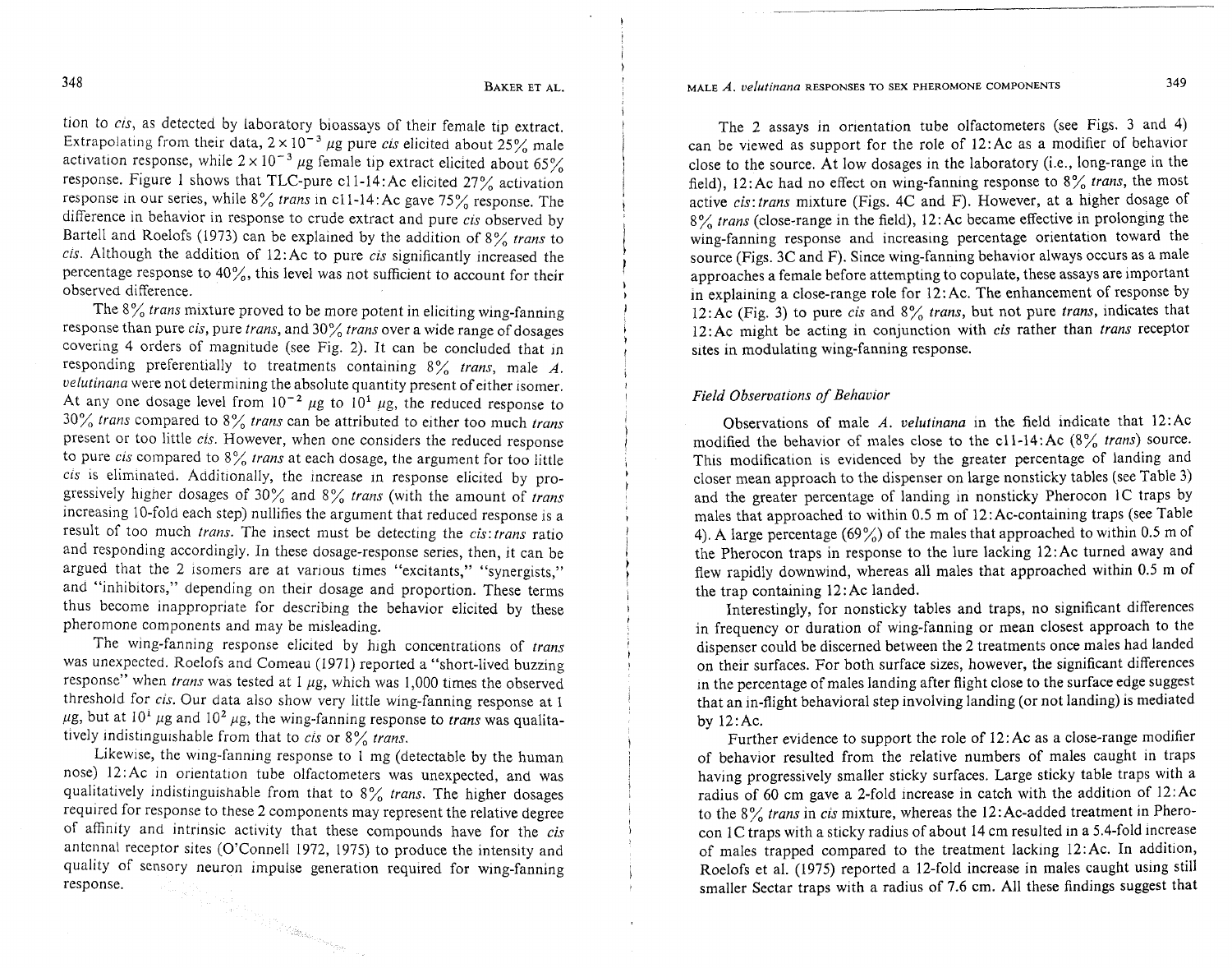MALE A. velutinana RESPONSES TO SEX PHEROMONE COMPONENTS

**350** BAKER FT AL.

the presence of 12:Ac becomes increasingly critical for trap catch as trap size is reduced.

The near-maximal mean distance from the dispenser (49 and 47 cm) of males caught on the surface of 60 cm  $r$  sticky tables and observed landing  $(50.6 \text{ cm})$  on the surface of nonsticky tables for both treatments indicate that male  $\Lambda$ . velutinana will take the first opportunity to land and complete the approach when a suitable surface is presented. This, along with their casting flight at the table's edge before landing, suggests that visual cues play an important role in their approach to a pheromone source. Likewise, males were observed to slow their forward progress and cast sideways and vertically a few centimeters from the edge of Pherocon traps before either landing or departing. A visual response to the trap surface is agam suggested, because a purely chemical response to odor concentration should have caused a cessation of forward progress and casting to occur at the same distance from the dispenser for the Pherocon traps as for the tables. The phenomenon of multiple approaches to tables by a large percentage of the males observed  $r$ indicates that male  $A$ . *velutinana* may become dishabituated to the pheromone by flying downwind and again beginning the behavioral sequence with upwind anemotaxis. This behavioral pattern occurred even after coming in direct contact with the dispenser for uninterrupted periods as long as 1 or 2 min. Thus, males do not appear to become habituated easily to a single source of pheromone at optimum concentration for attractancy. Another explanation could involve the more transient phenomenon of sensory adaptation, allowing the insect to recover its odor-perceiving ability relatively quickly after returning to an area of lower odor concentration.



FIG. 5. Stimulus-response reaction chain diagramming possible steps involved in the location of an *A. velutinana* female by conspecific males.

The laboratory and field results from this study can be used to construct a stimulus-response action chain diagramming the possible steps involved in the location process (Fig. 5). In the field, a greater percentage of males at rest or flying would become activated and fly upwind to a blend containing 8% tll-14:Ac In cll-14:Ac than to other mixtures or to c11-14:Ac alone (see Fig. 1). After the males had flown to the vicinity of the female, the higher concentration of pheromone and the presence of 12:Ac would cause a greater frequency of landing, wing-fanning while walking, and close-range orientation by males. The smaller the available landing surface, the more pronounced becomes the effect of 12:Ac, so a female calling from a small twig or leaf might receive few male visitors unless she were emltting 12:Ac along with  $c11-14$ : Ac (8% trans).

Although both laboratory bioassays and field observations were employed to try to ascertain the behavioral function of the  $A$ . *velutinana* pheromone components, the latter were the key to elucidating the role of  $12:$  Ac. Laboratory assays demonstrated the enhancement of activity by this component only at certain discrete concentrations, but a behavioral function mediated by  $12:Ac$  could be described only after observing males during response in the field.

The finding of a close-range chemical modifier of behavior in *A. velutinana* is similar to the communication system of the Oriental fruit moth, Grapholitha molesta (Cardé et al. 1975a,b). Dodecyl alcohol (12:OH), when presented with cis-8-dodecenyl acetate (c8-12:Ac) with  $7\%$  of the trans isomer present, elicited increases in the percentage of males landing near the source, fanning while walking, and exhibiting hairpencil display behavior near the dispenser. In addition, the mean approach to the dispenser was significantly closer with treatments containing 12: OH. However, 12: OH has not been identified from Oriental fruit moth female tip extract. For *A. velutinana*, however, all 3 compounds investigated in this study are known to be either emitted by female  $A$ . velutinana or present in the pheromone gland. Thus, the closerange mediation of behavior by 12:Ac appears to represent a naturally occurring phenomenon in the location of a female by a male redbanded leafroller moth.

*Acknowledgments*—We wish to thank F. Wadhams and K. Poole for their assistance in rearing redbanded leafroller adults and for other technical aid, and *G. Catlin and R. Mc-*Millen for the preparation and photography of the figures. This study was supported by the Rockefeller Foundation and NSF Grant No. BMS 73-06901.

#### REFERENCES

**BARTELL,** R.J., and ROELOFS, W.L. 1973. Evidence for natural secondary compounds which modify the response of males of the redbanded Ieafroiler to female sex pheromone. *Ann. Entomol.* **SOC.** *Am.* 66:481-483.

**a**